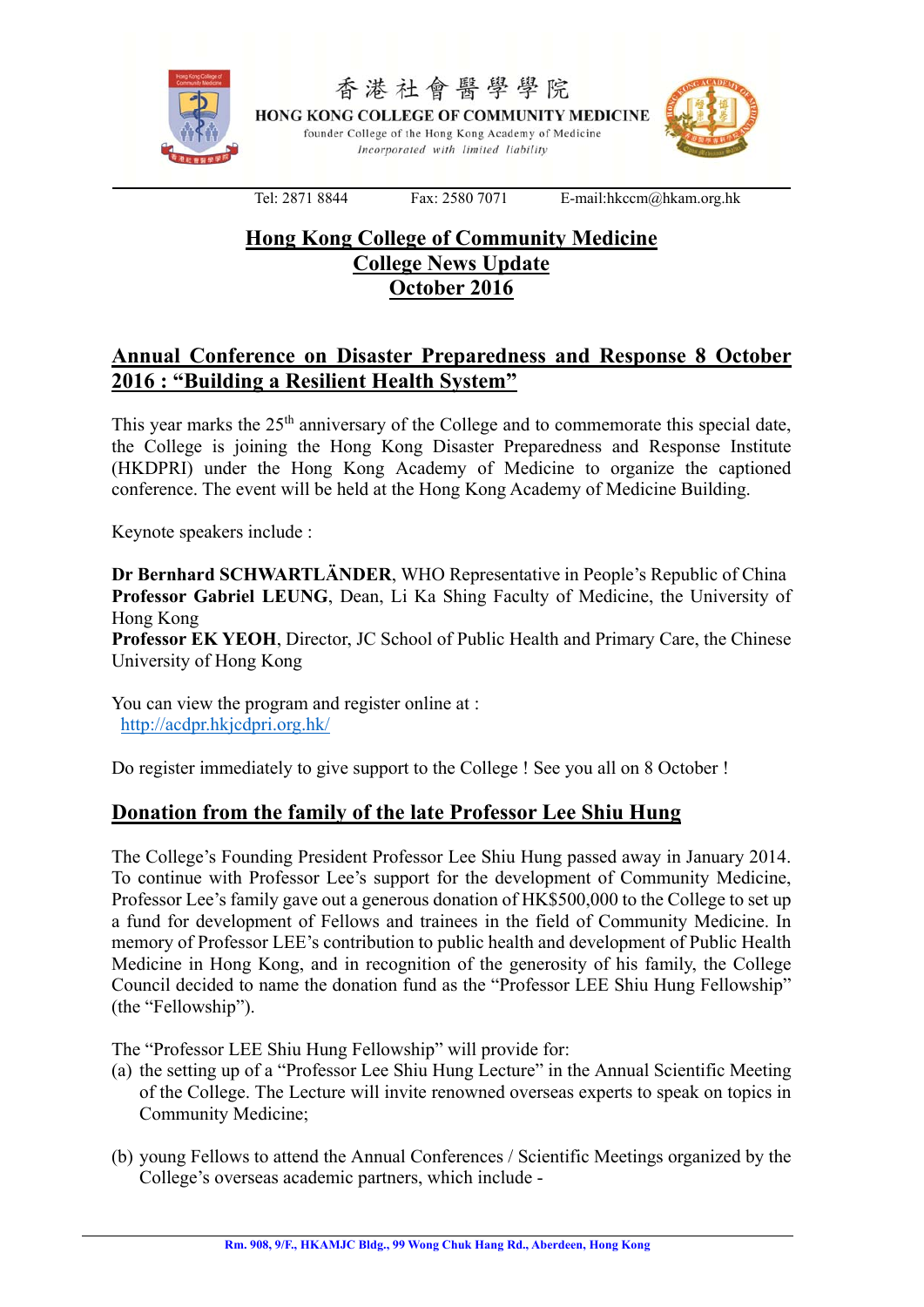

- (i) The United Kingdom's Faculty of Public Health
- (ii) The Australasian Faculty of Occupational and Environmental Medicine
- (iii) The Royal Australasian College of Medical Administrators.

Detail arrangement for application and selection will be announced later.

 A "Cheque Presentation" ceremony was held at the College Dinner on 10 September 2016.



The following two books written by Professor Lee are now kept in the College library. Please contact the College Secretariat if you wish to read the books.

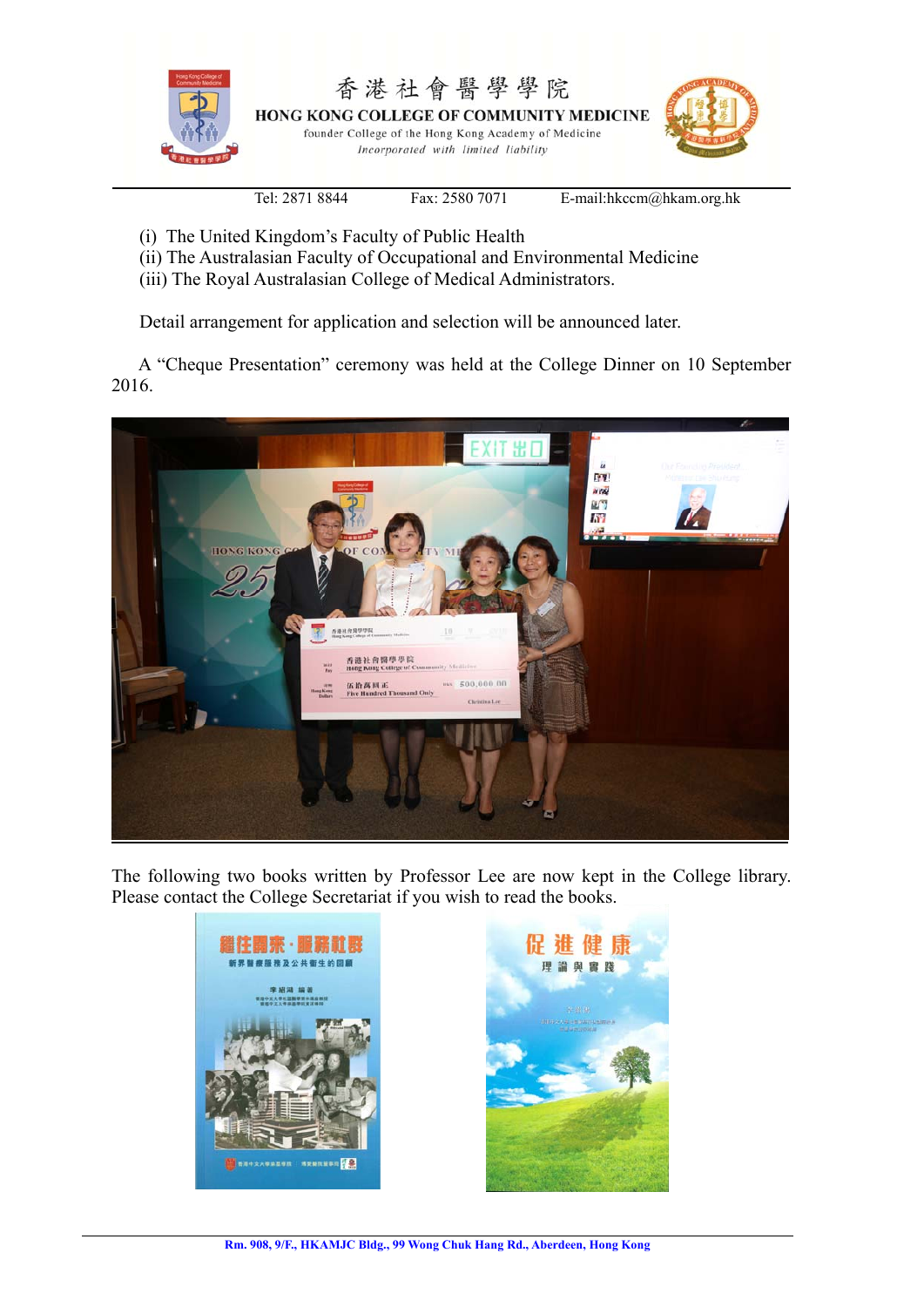

## **Health Advocacy and Collaboration**

To raise public awareness on the harms of alcohol, the College, in collaboration with The Hong Kong Medical Association, carried out a Public Opinion Telephone Survey conducted by the University of Hong Kong in May 2016 to gauge public views on enacting legislation 1) to prohibit supermarkets and other retail stores from selling alcohol to people under 18 years old, 2) requiring all local-selling alcoholic beverages to carry health warning labels. The results showed that for both questions, over 77% of respondents support legislation. A press conference was held in June to release the results and Dr Mak Sin-ping, Convener of the HK Alliance for Advocacy Against Alcohol represented the College to attend.



Noting that the International Council of Nurses has designated 2 October as a No Alcohol Day, the College collaborated with the Hong Kong Academy of Nursing and the Hong Kong College of Family Physicians in a press briefing held on 2 October to highlight the harms of alcohol in particular the effects on youths. The College was also represented by Dr Mak.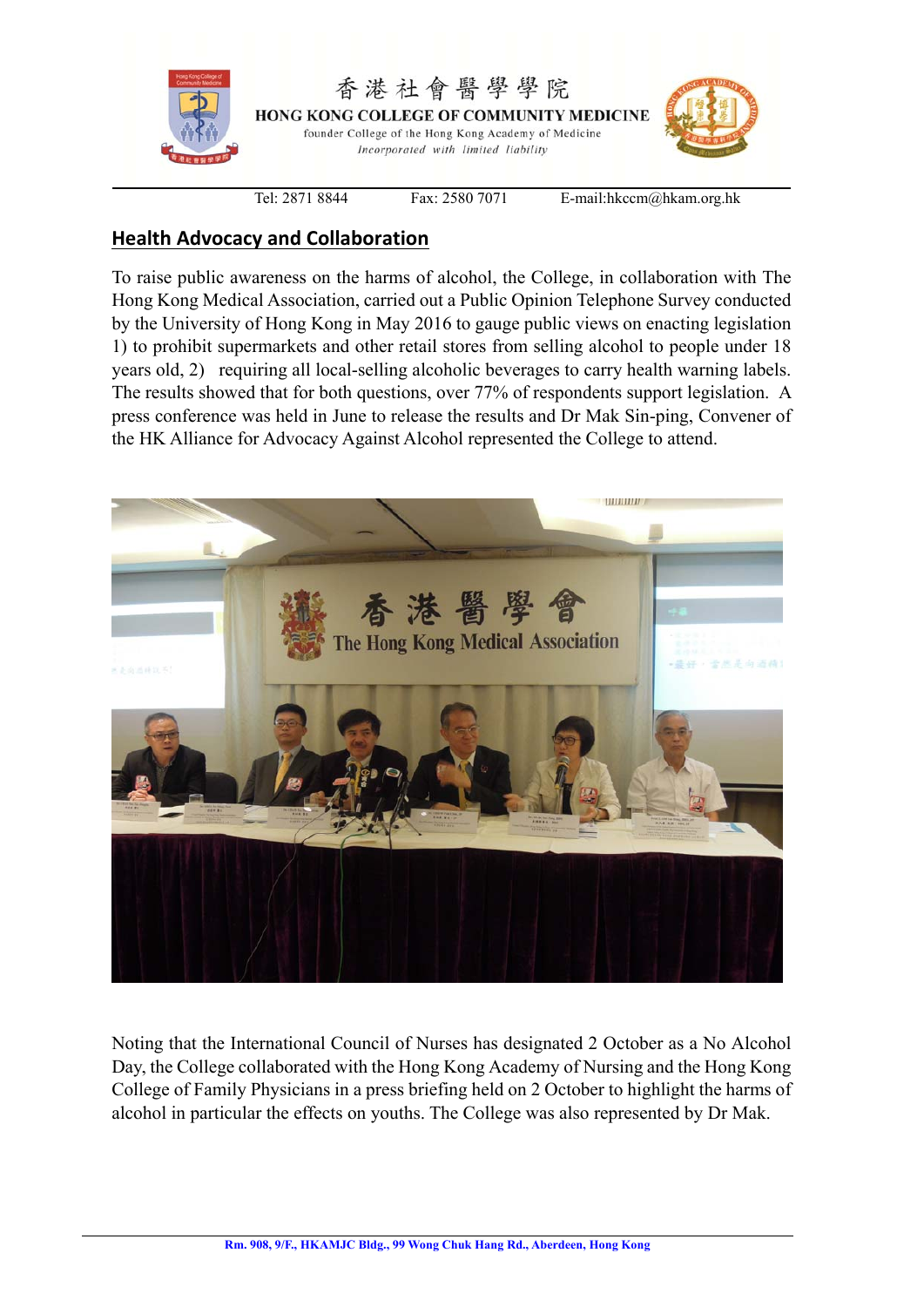



## **Honorary Fellow**

Professor Joseph Sriyal Malik Peiris, Chair Professor and Director of the School of Public Health of the University of Hong Kong, was admitted Honorary Fellow of the College at the Fellowship Conferment Ceremony on 10 September 2016.

### **Training programs**

Please note the dates of the following training programs and look out for invitation emails:

*AM Workshop*  Date : 17 October 2016 Theme : "Resource Planning for New Services" Speaker : Associate Professor Alan Sandford, Censor- in- Chief, the Royal Australasian College of Medical Administrators Registration : please send email to yandy  $h$ kccm $@hh$ kam.org.hk to register